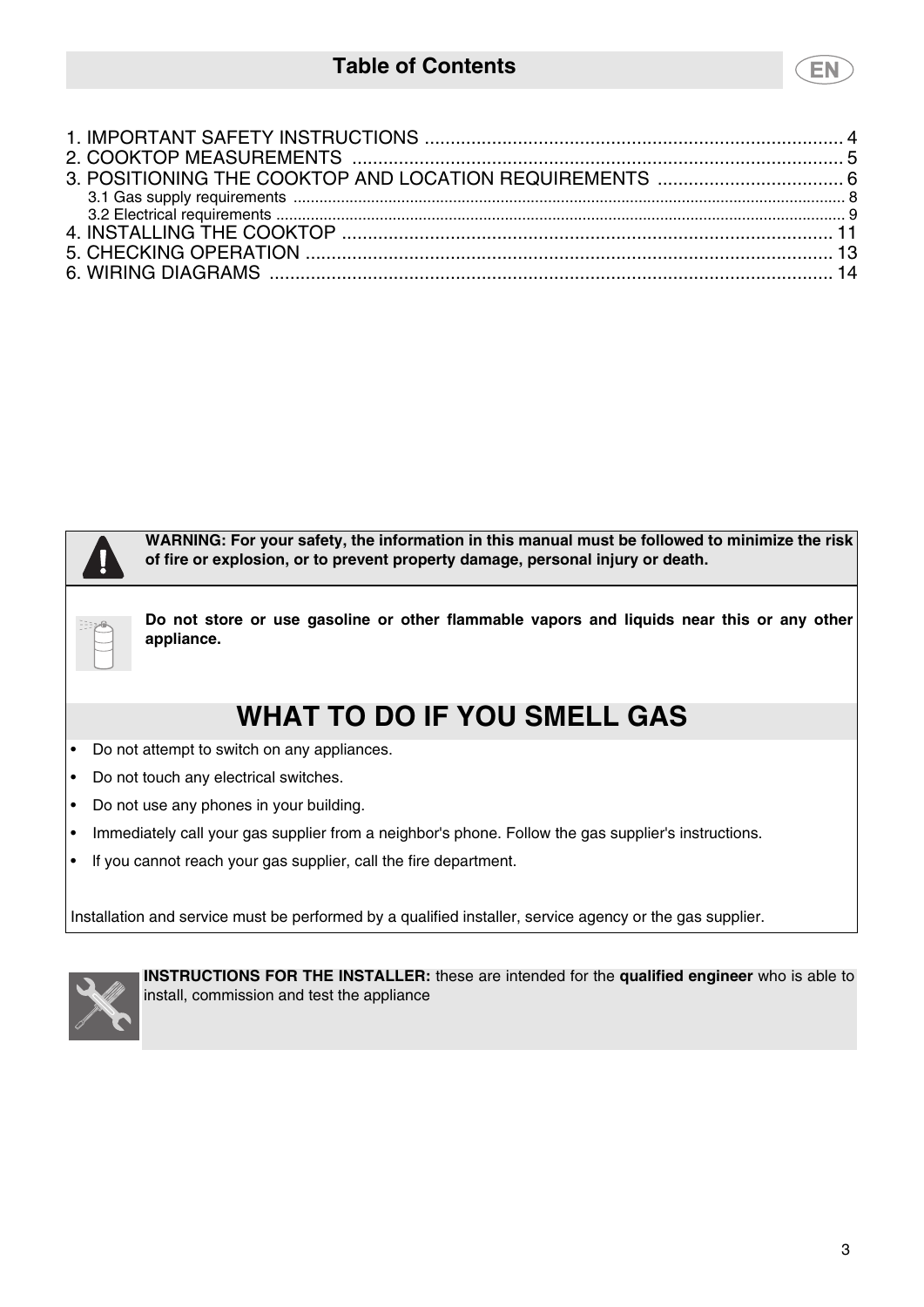

## **1. IMPORTANT SAFETY INSTRUCTIONS**

<span id="page-1-0"></span>

**READ AND SAVE THESE INSTRUCTIONS –** Your safety and the safety of others are very important. We have provided many important safety messages throughout this manual and on the appliance. Read all instructions before using the appliance and always obey all safety messages.



#### **RECOGNIZE SAFETY INFORMATION**

This is a safety alert symbol. This symbol alerts you to potential hazards that can kill or hurt you and others.

#### **UNDERSTAND SIGNAL WORDS**

A signal word – DANGER, WARNING, or CAUTION – is used with the safety alert symbol. DANGER identifies the most serious hazards. It means you can be killed or seriously injured if you do not immediately follow the instructions. WARNING means you can be killed or seriously injured if you do not follow the instructions. CAUTION indicates a potentially hazardous situation which, if not avoided, may result in minor or moderate injury.

All safety messages will inform you of potential hazards, on how to reduce the risk of injury and what can occur if the instructions are not followed.

#### **IMPORTANT: Observe all governing codes and ordinances.**

**WARNING: For your safety, the information in this manual must be followed to minimize the risk of fire or explosion, or to prevent property damage, personal injury or death.**

| ×<br>$\sim$<br>$\sim$<br>Ξ<br>۰ |  |  |
|---------------------------------|--|--|
|                                 |  |  |
|                                 |  |  |
|                                 |  |  |

**Do not store or use gasoline or other flammable vapors and liquids near this or any other appliance.**

# **WHAT TO DO IF YOU SMELL GAS**

- Do not attempt to switch on any appliances.
- Do not touch any electrical switches.
- Do not use any telephones in your building.
- Immediately call your gas supplier from a neighbor's phone. Follow the gas supplier's instructions.
- lf you cannot reach your gas supplier, call the fire department.

Installation and service must be performed by a qualified installer, service agency or gas supplier.



**NOTE**: This cooktop is manufactured for use with Natural gas. To convert to LP/Propane gas, see instructions in the Gas Conversion Kit provided in the literature package.

The proper gas supply connection must be available. See "[3.1 Gas supply requirements](#page-5-0)".

In the State of Massachusetts, the following installation instructions apply:

- Installations and repairs must be performed by a qualified or licensed contractor, plumber, or gasfitter qualified or licensed by the State of Massachusetts.
- If using a ball valve, it shall be the T-handle type.
- A flexible gas connector, when used, must not exceed 3 feet.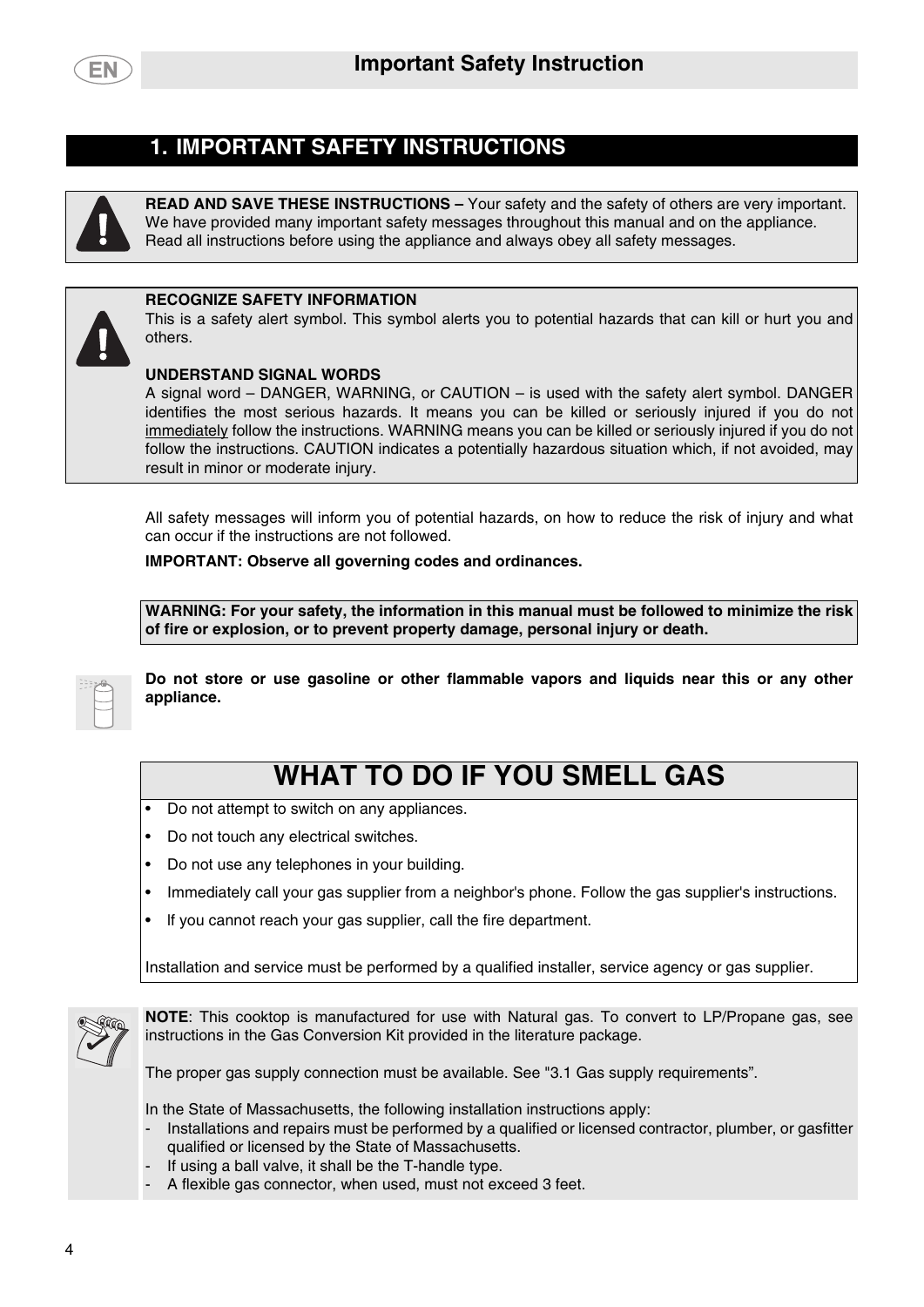<span id="page-2-0"></span>



# **2. COOKTOP MEASUREMENTS**



**SR60GHU3**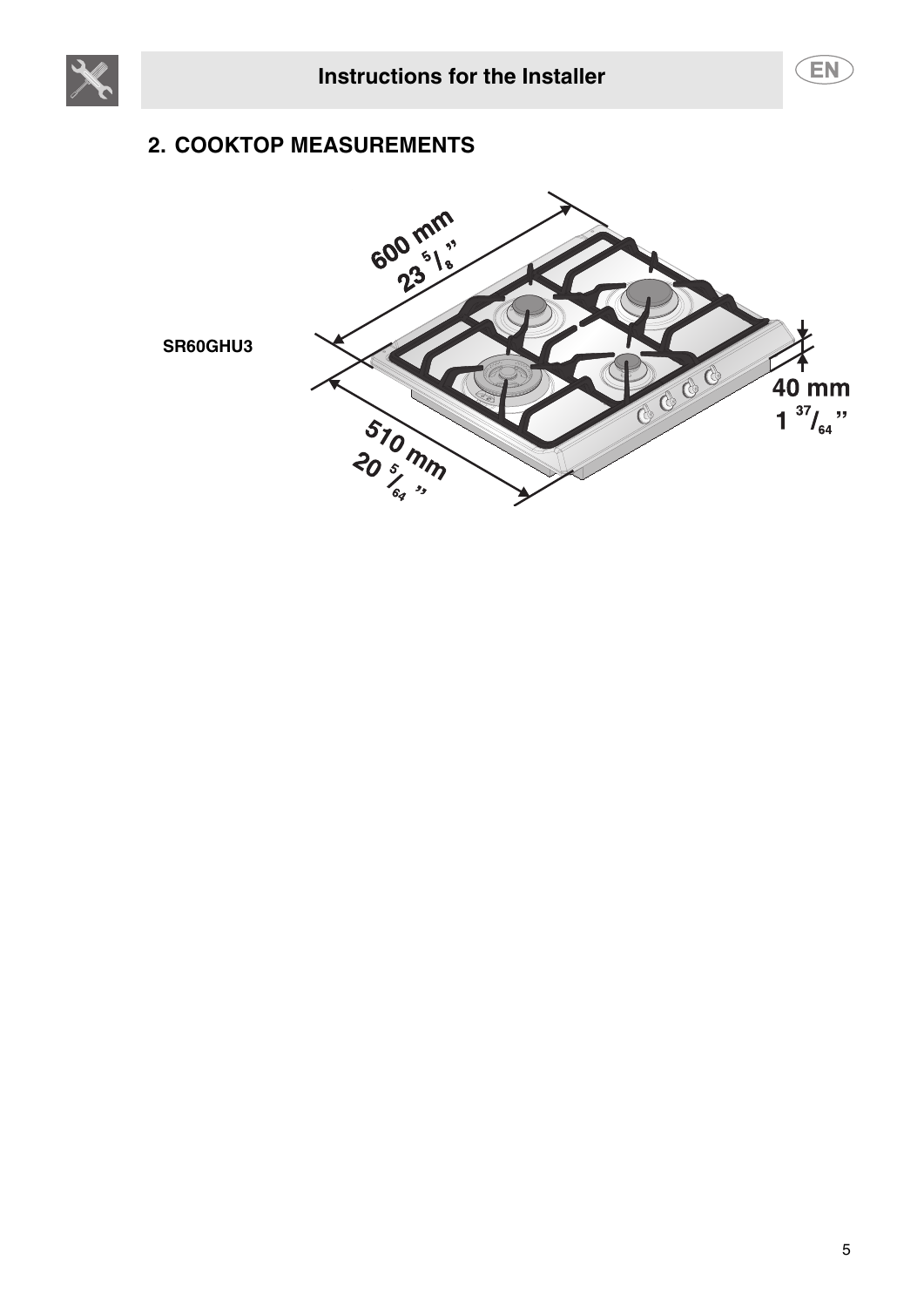



# **3. POSITIONING THE COOKTOP AND LOCATION REQUIREMENTS**

<span id="page-3-0"></span>

**NOTE:** The following operation requires construction and/or carpentry work and must therefore be carried out by a competent technician.

The cooktop may be installed on various materials, such as masonry, metal, solid wood, plastic laminated wood etc. As long as they are heat resistant  $(T = 90^{\circ}C - 194^{\circ} F)$ .



Observe all governing codes and ordinances. Do not obstruct flow or combustion and ventilation air. **NOTE:** this appliance is NOT designed to be installed in motorhomes, mobile homes, RVs or boats.

- It is the responsibility of the installer to comply with installation guidelines specified on the model/ serial ID plate. The model/serial ID plate is located on the bottom of the cooktop burner box.
- The cooktop should be installed in a location away from strong draft areas, such as windows, doors and strong heating vents or fans.
- Any openings in the wall or floor where the cooktop is to be installed must be sealed.
- Appliance should not be installed with an air curtain ventilation system that blows air downward toward the appliance, unless the ventilation system and appliance have been designed, tested in accordance with ANSI Z21.1 and listed by an independent testing laboratory for combination use. This type of ventilation system may cause ignition and combustion problems with the gas cooking appliance resulting in personal injury or unintended operation.
- The cabinet opening dimensions that are shown must be used. The given dimensions are the minimum clearances.
- A grounded electrical supply is required. See the ["3.2 Electrical requirements"](#page-6-0) section. The proper gas supply connection must be available. See the "[3.1 Gas supply requirements](#page-5-0)" section.

To prevent accidents or ruining the removable components of the appliance, the following steps must be taken before performing the procedures described below:

- 1 Remove all packaging parts (e.g. crate, carton, styrofoam and metal hooks). Do not throw away this manual as it is an integral part of the appliance and it should be kept handy for easy reference whenever needed.
- 2 Temporarily remove all removable parts from the cooktop that could fall and cause personal injury or damage to objects (burners, crowns and flame caps) during the hook-up. These parts must be refitted before using the appliance.

The measurements in the tables referring to the figure below must be followed when attaching the appliance to the support structure.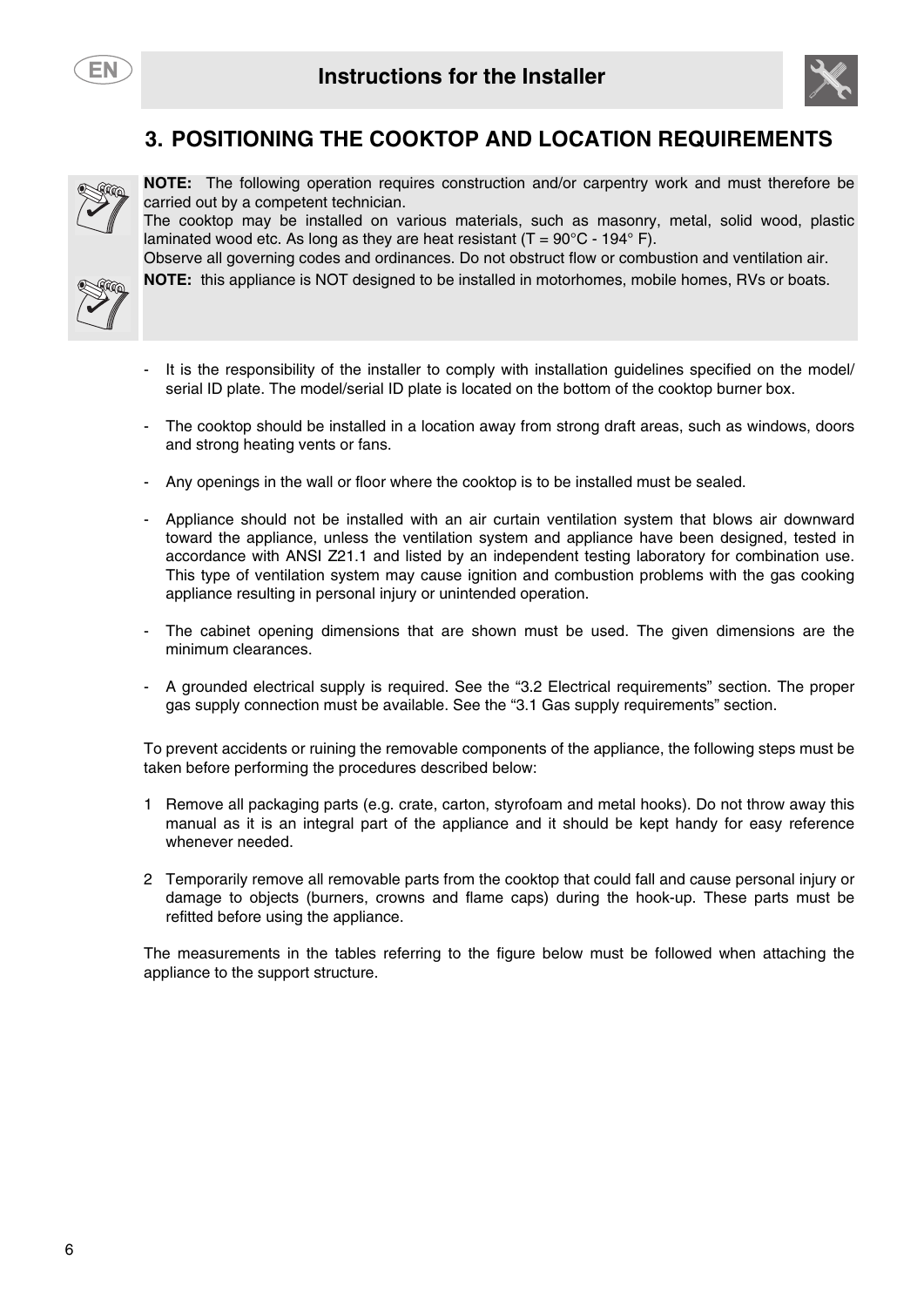





| Cooktop |                   |                                                                                    |         | <b>MINIMUM DISTANCE</b> |         |                 |              |
|---------|-------------------|------------------------------------------------------------------------------------|---------|-------------------------|---------|-----------------|--------------|
| width   |                   | B                                                                                  | Ü       | D                       | ᄇ       |                 | G            |
|         |                   | $23^{5}/a''$ $22^{1}/a''$ - $22^{3}/a''$ 19" - $19^{1}/a''$ 7 <sup>7</sup> / $a''$ |         | 2 <sup>n</sup>          | 2"      | $1 \frac{3}{4}$ | $23^{5}/a$ " |
| 600 mm  | $565 \div 568$ mm | $482 \div 486$ mm                                                                  | 7.87 in | 1.97 in                 | 1.97 in | 44 mm           | 600 mm       |



### **NOTE**:

• 13" (330 mm) is the maximum recommended upper cabinet depth.



### **IMPORTANT**:

- Minimum 30" (762 mm) clearance between the top of the cooking surface and the bottom of the unprotected wood cabinet.
- Min. 24" when bottom of wood or metal cabinet is protected by not less than ¼" (0.64 cm) flame retardant millboard covered with not less than No. 28 MSG sheet steel, 0.015" (0.4 mm) stainless steel, 0.024" (0.6 mm) aluminum or 0.020" (0.5 mm) copper.
- Clearances from non-combustible materials are not part of the ANSI Z21.1 scope and are not certified by ETL. Clearances of less than 30'' (762 mm) should be approved by the local codes and/ or by the local authority having jurisdiction.



#### **Gas line opening**

**Wall:** everywhere, 5" (12.7 cm) beneath the underside of the countertop. **Cabinet base:** everywhere, within 6" (15.2 cm) from the rear wall is recommended.



#### **Grounded outlet**

Position within 24" (61 cm) from the right rear corner of the cut out drawer.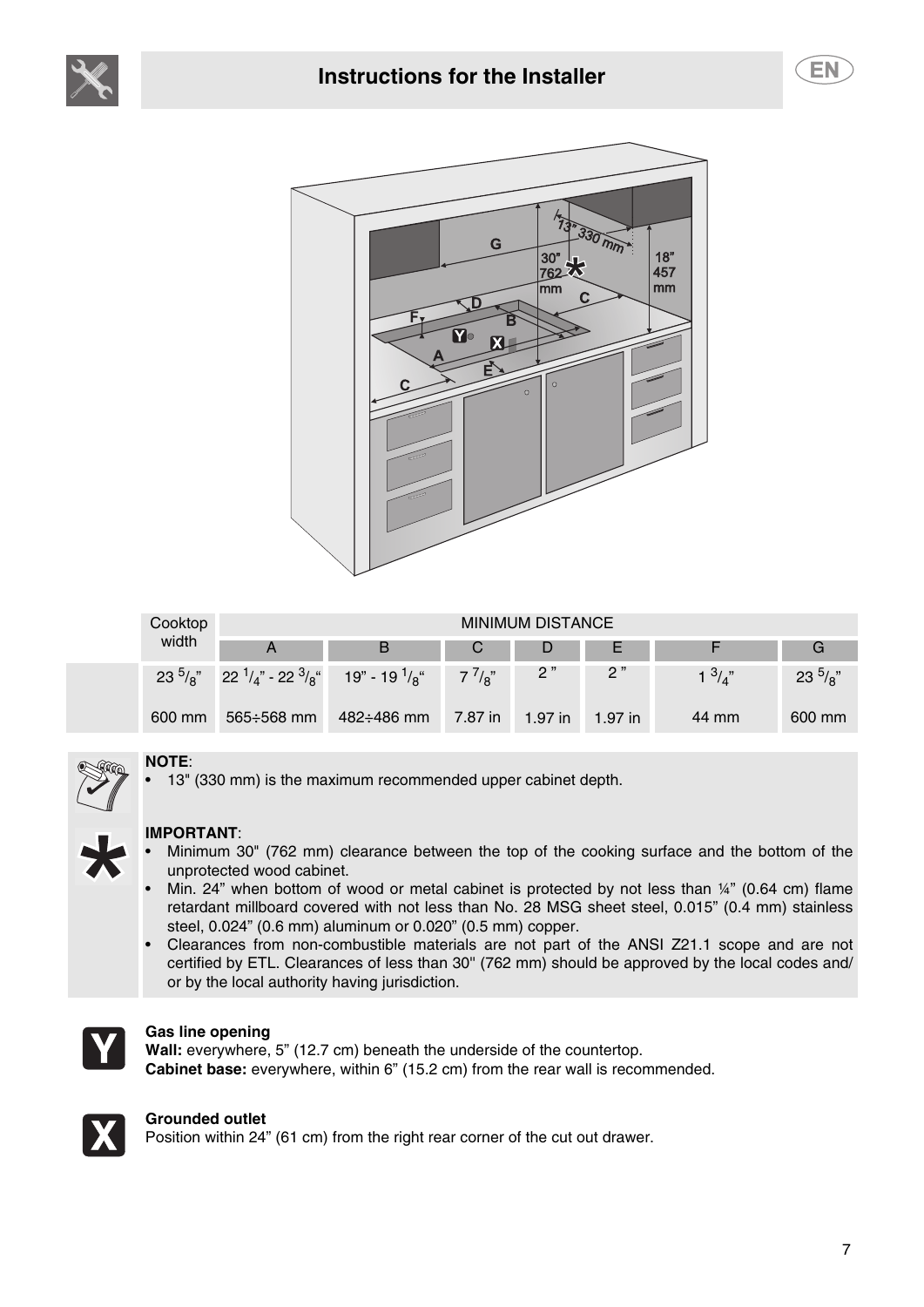EN



### <span id="page-5-0"></span>**3.1 Gas supply requirements**

#### **EXPLOSION HAZARD**

- Use a new AGA or CSA-approved gas supply line.
- **The supply line must be equipped with a manual shut-off valve. This valve should be located in the same room but away from the cooktop. It should be in a location where it can be easily opened and closed. Do not block access to the shut-off valve. The valve is for turning on or shutting off gas to the cooktop.**
- **Securely tighten all gas connections.**
- **lf connected to LP, have a qualified technician ensure that the gas pressure does not exceed a 14" water column.**
- **Examples of qualified technicians include licensed heating personnel, authorized gas company personnel, and authorized service personnel.**
- **Failure to do so can result in death, explosion, or fire.**



#### **NOTE:**

**WARNING**

Observe all governing codes and ordinances.

- The cooktop must be connected to a regular gas supply.

This installation must conform with all local codes and ordinances. In the absence of local codes,<br>installation must conform with American National Standard, National Fuel Gas Code ANSI Z223.1 latest edition or CAN/CGA B149 - latest edition.



If local codes permit, a flexible metal appliance connector with the new AGA or CSA certified design, 4-5 feet (1.2-1.5 m) long, 1/2" or 3/4" I.D., is recommended for connecting this cooktop to the gas supply line. Do not bend or damage the flexible connector when moving the cooktop. The pressure regulator has 3/ 8" female pipe threads. You will need to determine the fittings required, depending on the size of your gas supply line, the flexible metal connector and the shut-off valve.

The supply line must be fitted with an approved shut-off valve. This valve should be located in the same room as the cooktop and should be in a location where it can be easily opened and closed. Do not block access to the shut-off valve. The valve is necessary for turning the gas to the appliance on or off.



**3)**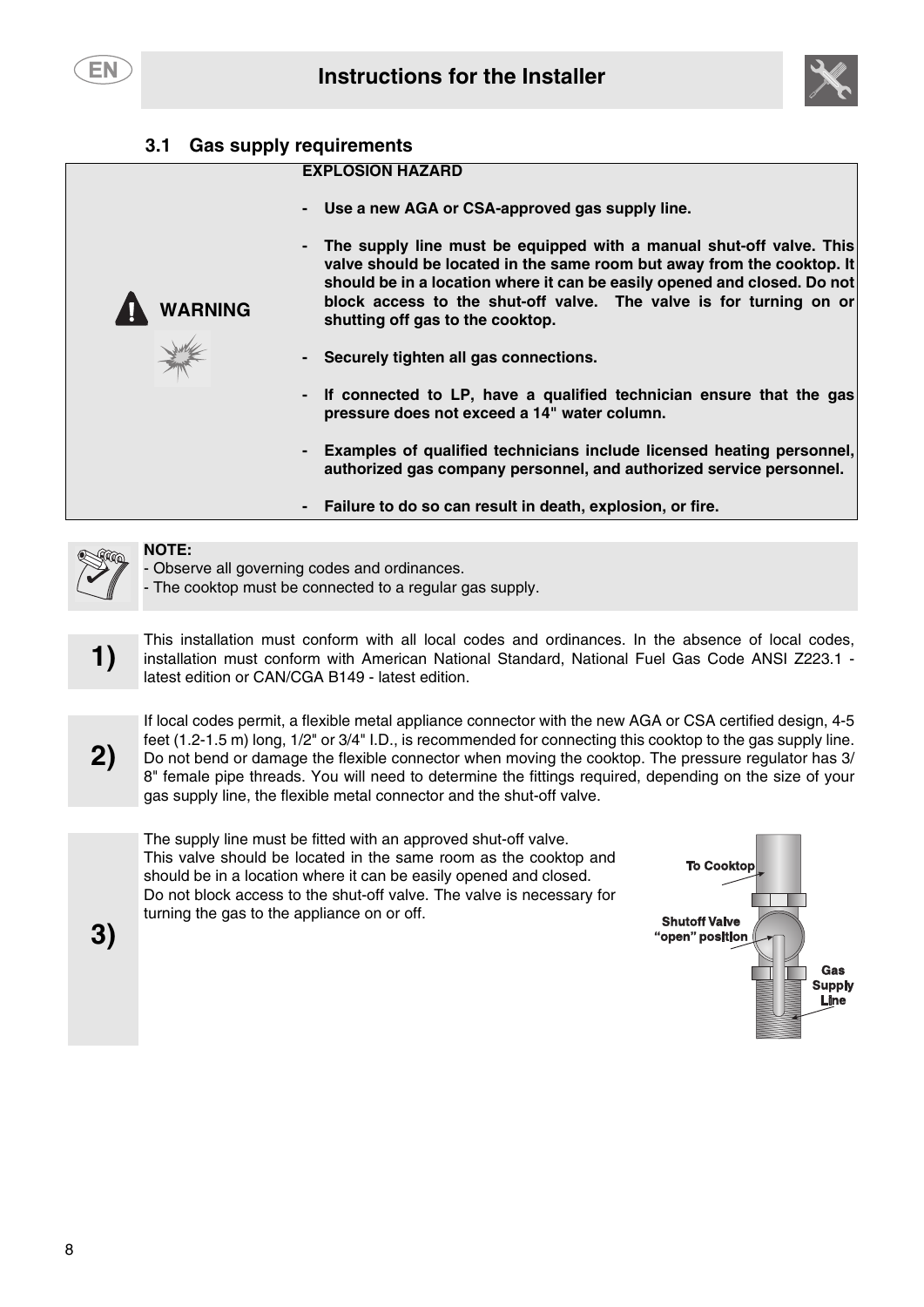





**4)**

The regulator must be checked at a minimum water column of at least 1" W.C. above the set pressure. The inlet pressure to the regulator should be as follows for operation and checking the regulator setting:

- **NATURAL GAS**: Set pressure at 6" water column (101.6 mm). Supply pressure  $3^{1/2}$ " - 10  $^{1/2}$ " W.C.

- **LP GAS**: Set pressure at 10" W.C. Supply pressure 8"- 13" W.C. maximum.



Line pressure testing: Testing above 112 PSI (3.5 kPa), with water column of 14" (35.6 cm) (gauge). The cooktop and its individual shut-off valve must be disconnected from the gas supply piping system during any pressure testing of that system at test pressures greater than 1/2 psig (3.5 kPa). Testing below 112 PSI (3.5 kPa) with a water column of 14" (35.6 cm) (gauge) or lower.

The cooktop must be isolated from the gas supply piping system by turning off the respective manual shut-off valve during any pressure testing of the gas supply piping system at test pressures equal to or less than 1/2 psig (3.5 kPa).

If the appliance is installed on an oven, the gas pipe must not pass along the back of the oven, as this may cause overheating.



### <span id="page-6-0"></span>**3.2 Electrical requirements**

**WARNING**

#### **ELECTRICAL SHOCK HAZARD**

- **Plug into a grounded 3-prong outlet.**
- **Do not cut or remove the ground prong.**
- **Do not use an adaptor.**
- **Do not use an extension cord.**
- **Failure to follow these instructions can result in death, fire, or electrical shock.**
- If codes permit and a separate ground wire is used, it is recommended that the suitability of the ground path be checked by a qualified electrician.
- Check with a qualified electrician if you are not sure whether the cooktop is properly grounded. Do not ground to a gas pipe.
- A 120-volt, 60-Hz, AC-only, 15-ampere, fused electrical supply is required. A time-delay fuse or circuit breaker is recommended. It is recommended that a separate circuit serving only this appliance be provided.

**5)**

**6)**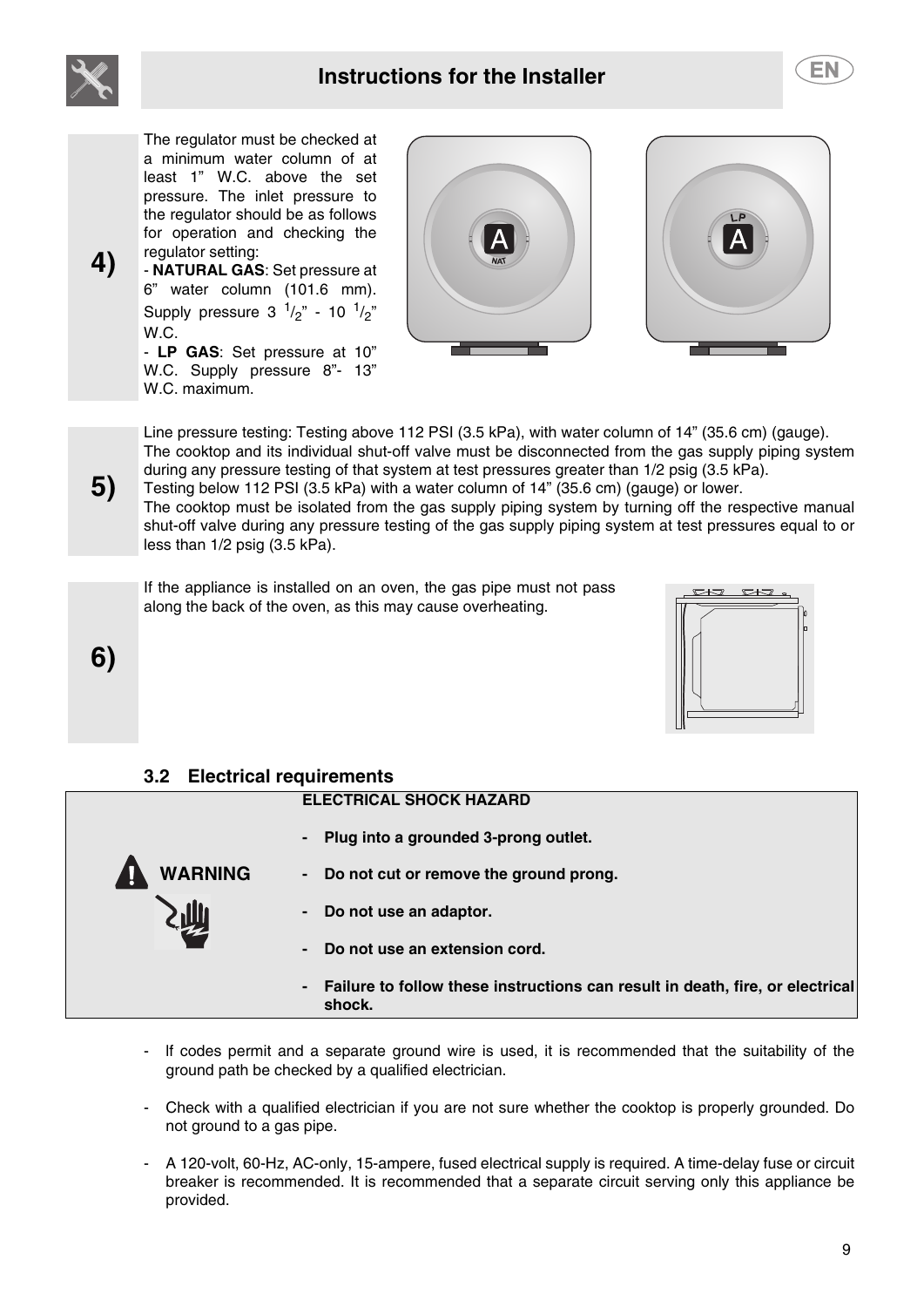

#### **3.2.1 Recommended Grounding Method**

For your personal safety, this cooktop must be grounded. This cooktop is equipped with a 3-prong ground plug. To minimize possible shock hazard, the cord must be plugged into a mating 3-prong ground-type outlet, grounded in accordance with the National ANSI/NFPA 70 Electrical Code (latest edition<sup>\*</sup>) or the Canadian Electrical Code (CSA)<sup>\*\*</sup> and local codes and ordinances. If a mating outlet is not available, it is the personal responsibility and obligation of the customer to have a properly polarized and grounded 3-prong outlet installed by a qualified electrician.

**Copies of the standards listed above may be obtained from:**

**\* National Fire Protection Association One Batterymarch Park, Quincy, Massachusetts 02269**

**\*\* CSA International 850,1 East Pleasant Valley Rd., Cleveland OH 44131-5575**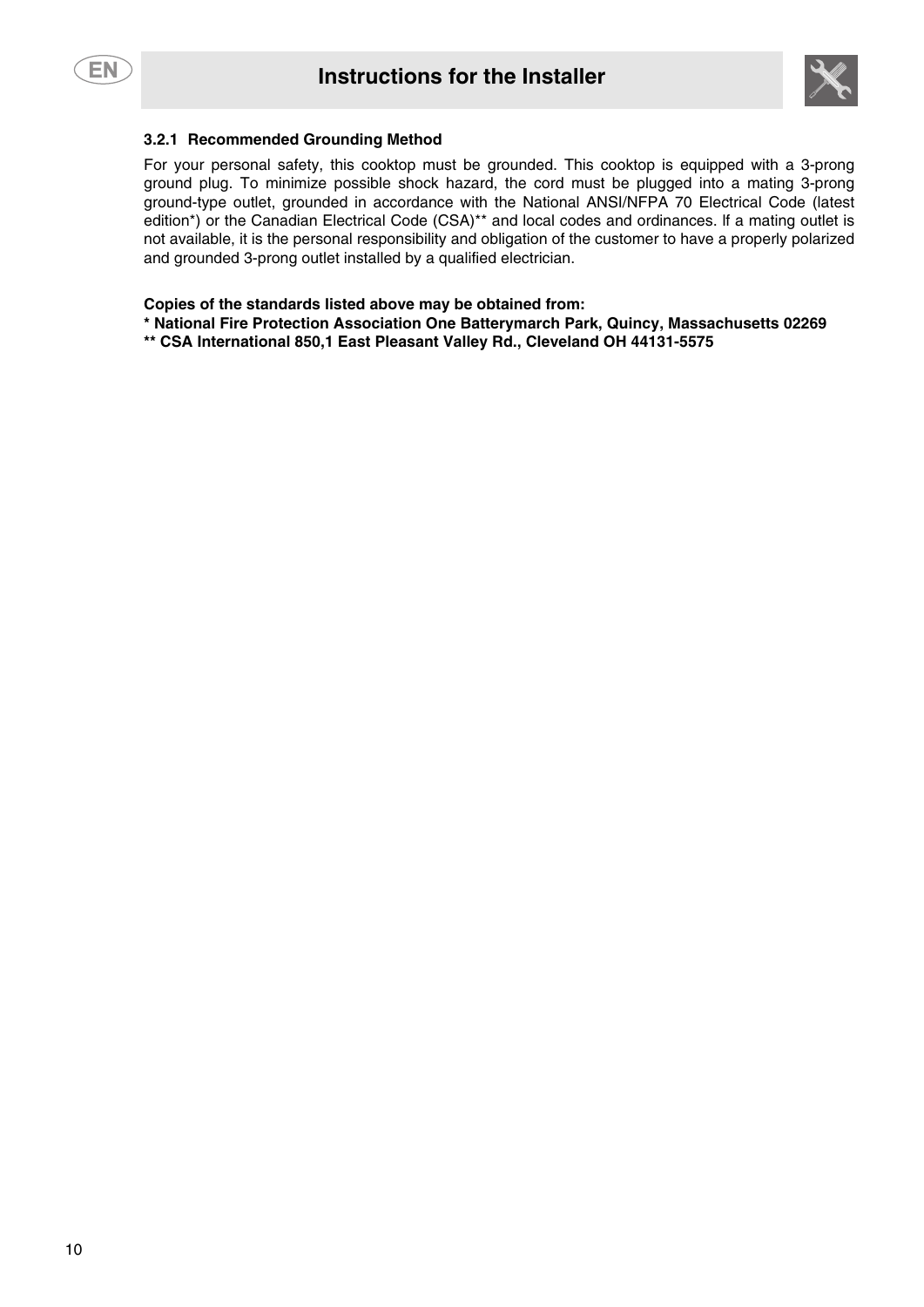<span id="page-8-0"></span>



# **4. INSTALLING THE COOKTOP**

**1)** Remove the styrofoam protection and lift the cooktop in order to extract it from the side protectors and the box.



**2)**

Fit carefully the provided insulating gasket around the outside edge of the hole made in the top as shown below, pressing it down with your hands so that its entire surface fits snugly. Follow the dimensions shown, depending on the model of cooktop to be installed, keeping in mind that on both models the long front edge must be flush with the hole. Fasten the cooktop to the structure using the brackets **A** provided. Carefully trim off the excess edge of the gasket **B**. The dimensions in the drawing below refer to the hole **on the inside edge** of the gasket.





**3)**

**NOTE:** Use all of the brackets supplied with the appliance to fasten it to the support structure.

Always use a pipe-joint compound made for use with NATURAL GAS and L.P. GAS between pressure regulator **D** and adaptor **C** and between pressure regulator **D** and pipe **E**. If a flexible metal conductor is used, make sure that the tubing is not kinked.

Use only pipes (**E**) conforming to the standard regulations in force, inserting gasket **B** (supplied) between fitting **A** adaptor **C**.

The adaptor **C** must be fitted on the gas connection **A** before fixing the cooktop.

Always place a suitable sealing medium (such as Teflon tape) between pressure regulator **D** and adaptor **C** and between pressure regulator **D** and pipe **E**.





**WARNING:** The tightening torque of adaptor **C** must not be greater than 1416.2 ozf-in.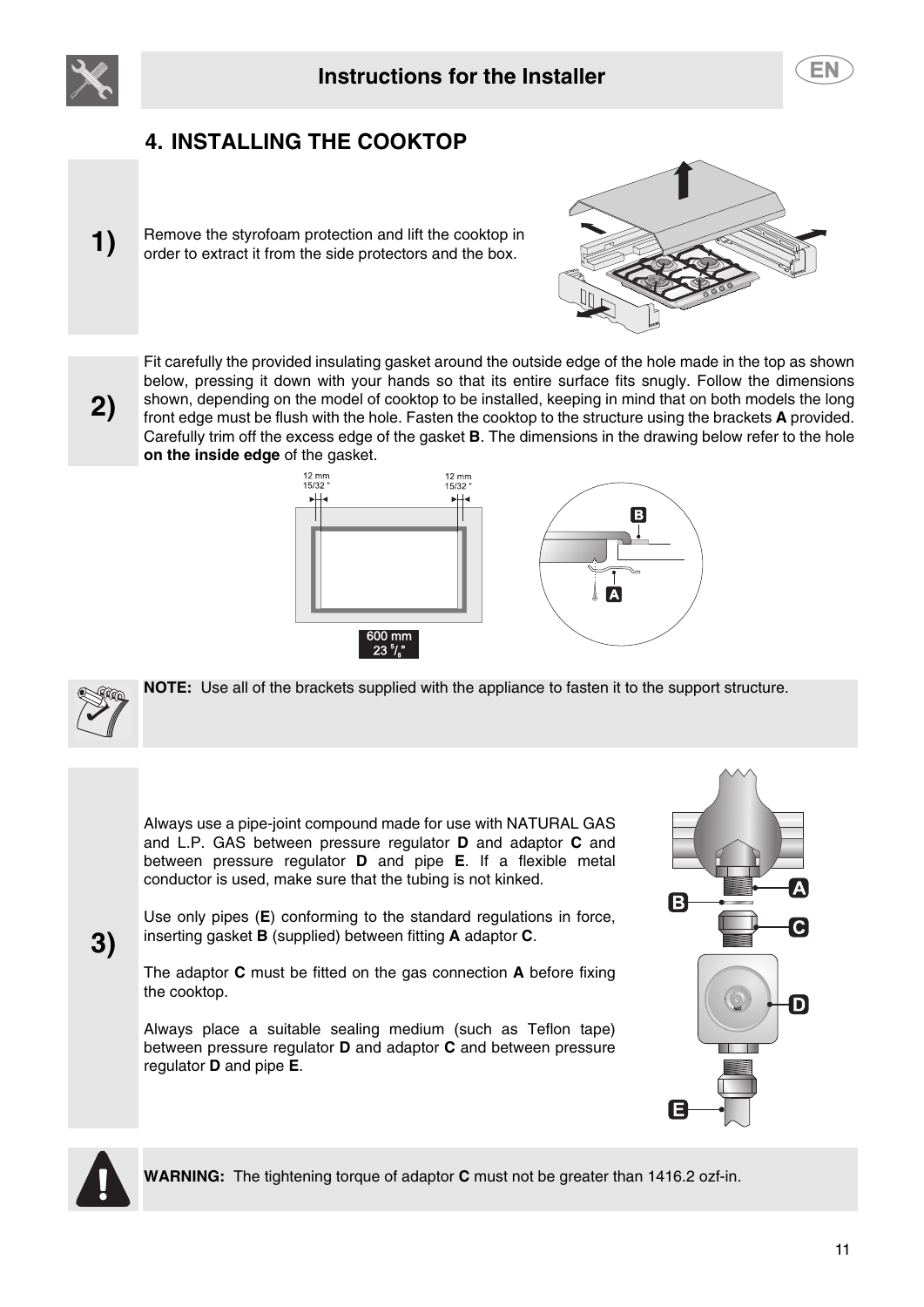| EN | <b>Instructions for the Installer</b>                                                                                                                                                           |                                                                                                     |
|----|-------------------------------------------------------------------------------------------------------------------------------------------------------------------------------------------------|-----------------------------------------------------------------------------------------------------|
| 4) | Use a pipe-joint compound made for use with NATURAL and L.P.<br>gas. If a flexible metal pipe is used, make sure that the tubing is not<br>kinked.                                              | <b>To Cooktop</b><br><b>Shutoff Valve</b><br>"open" position<br>Gas<br><b>Supply</b><br><b>Line</b> |
| 5) | Check that the flame caps have been correctly installed on the<br>flame diffuser rings. If it is an ultra rapid burner, make sure that the<br>notches A are centered correctly with the pins B. |                                                                                                     |
| 6) | Plug the power supply cord into the grounded outlet.                                                                                                                                            |                                                                                                     |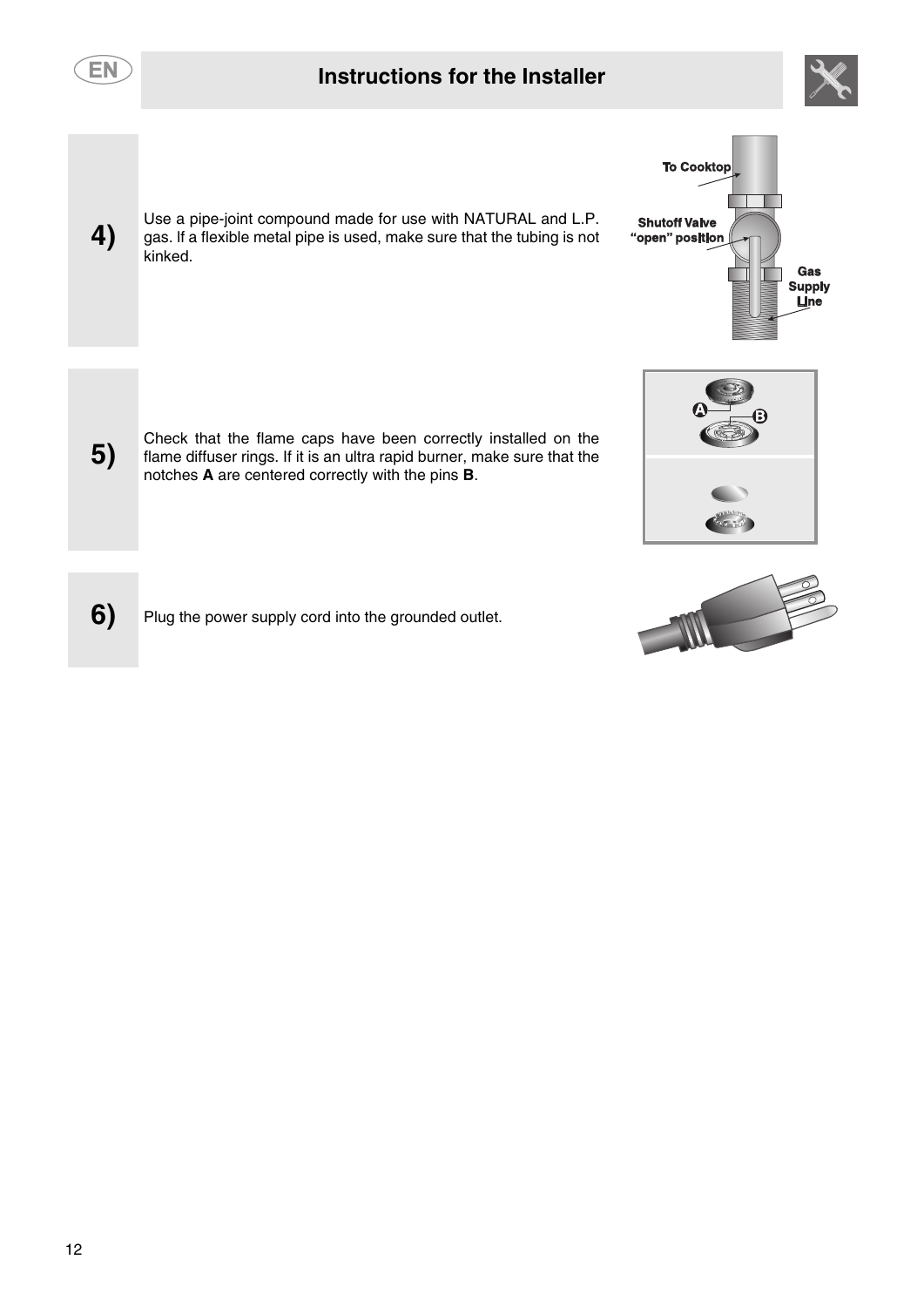<span id="page-10-0"></span>



# **5. CHECKING OPERATION**

After having fastened the top to the support structure, some simple procedures are required in order to check that it works properly.

**1)** Check for any gas leaks near the cooktop connector, the pressure regulator and the safety valve.

| <b>FIRE HAZARD</b> |
|--------------------|
|--------------------|

**WARNING** Use a soapy solution to check that it is leak-tight. **- Never test for gas leaks with a match or other flames.**



**- Failure to follow this instruction can result in death or fire**



**2)**

**NOTE:** The regulator is fitted with a checkpoint outlet gas pressure to check the exact pressure supplied to the appliance.

The cooktop's electrical circuit can be checked for proper operation only after assembly has been completed and you have checked to ensure that all parts have been fitted properly:

- 1 a spark must ignite on all burners when the knobs on the top are pressed
- 2 when each knob on the cooktop is pressed and turned to the low flame symbol ( $\Delta$ ), the entire crown should light.
- 3 lf burners do not light properly, turn the control knob to the "OFF" position **O**. Check that burner caps and crowns are in the proper position. Check that the power supply cord is plugged in and that the circuit breaker or house fuse has not blown. Make sure that the shut-off valve is in the "ON" position. Check operation again. lf a burner does not light at this point, contact your dealer for assistance.